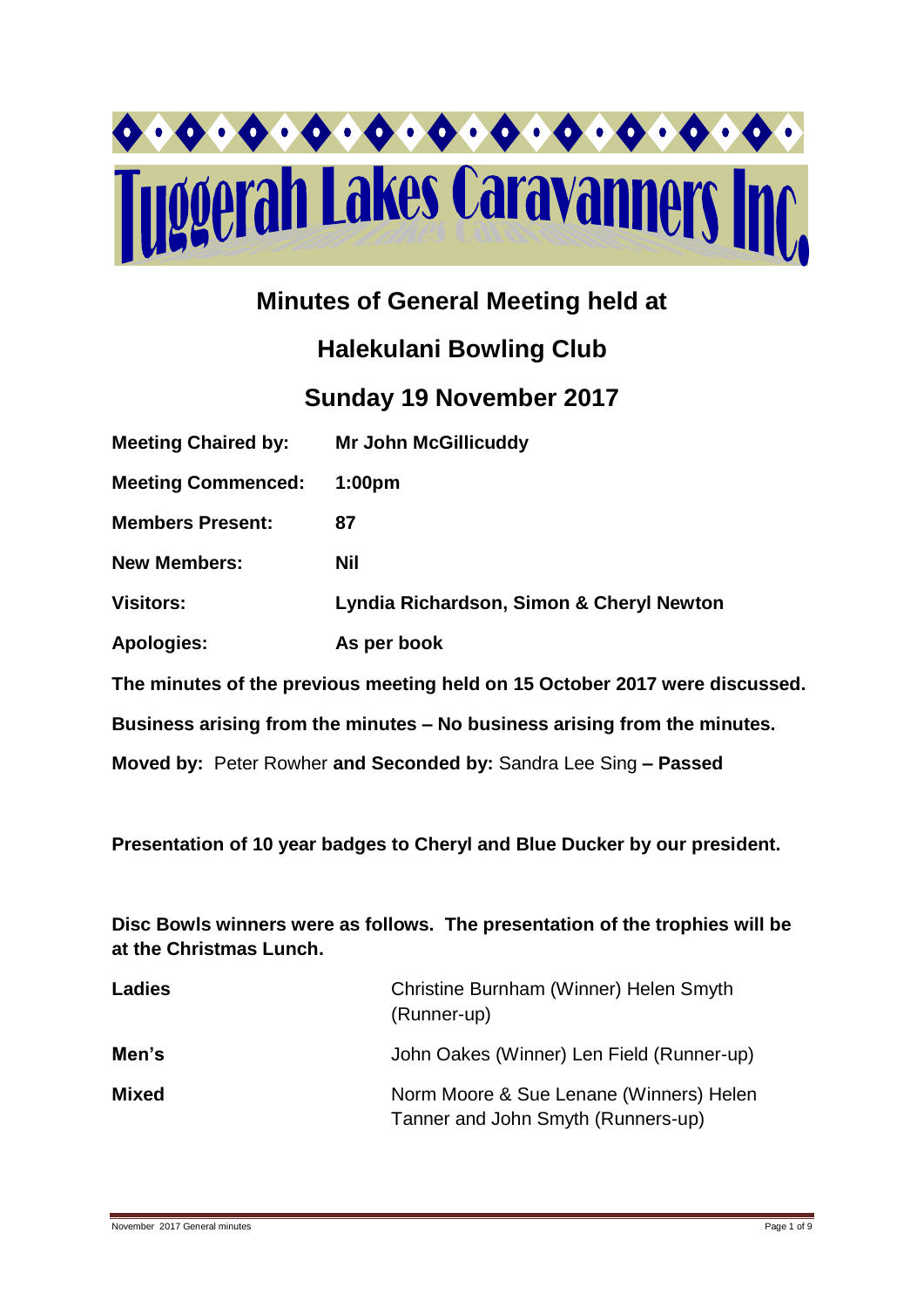| <b>Correspondence In:</b>  | Letter and cheque from National Association of<br>Caravan Clubs for commission from CIL Insurance |  |  |
|----------------------------|---------------------------------------------------------------------------------------------------|--|--|
|                            | Email from NSW Assn regarding a donation of<br>\$50.00 for the next State Rally                   |  |  |
|                            | Email from NSW Assn regarding participating in a<br>Caravan & Camping Show in Maitland            |  |  |
|                            | Email from NSW Assn regarding Agenda for the<br>November General Meeting                          |  |  |
|                            | Email from NSW Assn with their financial summary                                                  |  |  |
|                            | Letter from Flying Doctor Services asking for a<br>donation.                                      |  |  |
| <b>Correspondence Out:</b> | Thank you letter to Coles in Tamworth                                                             |  |  |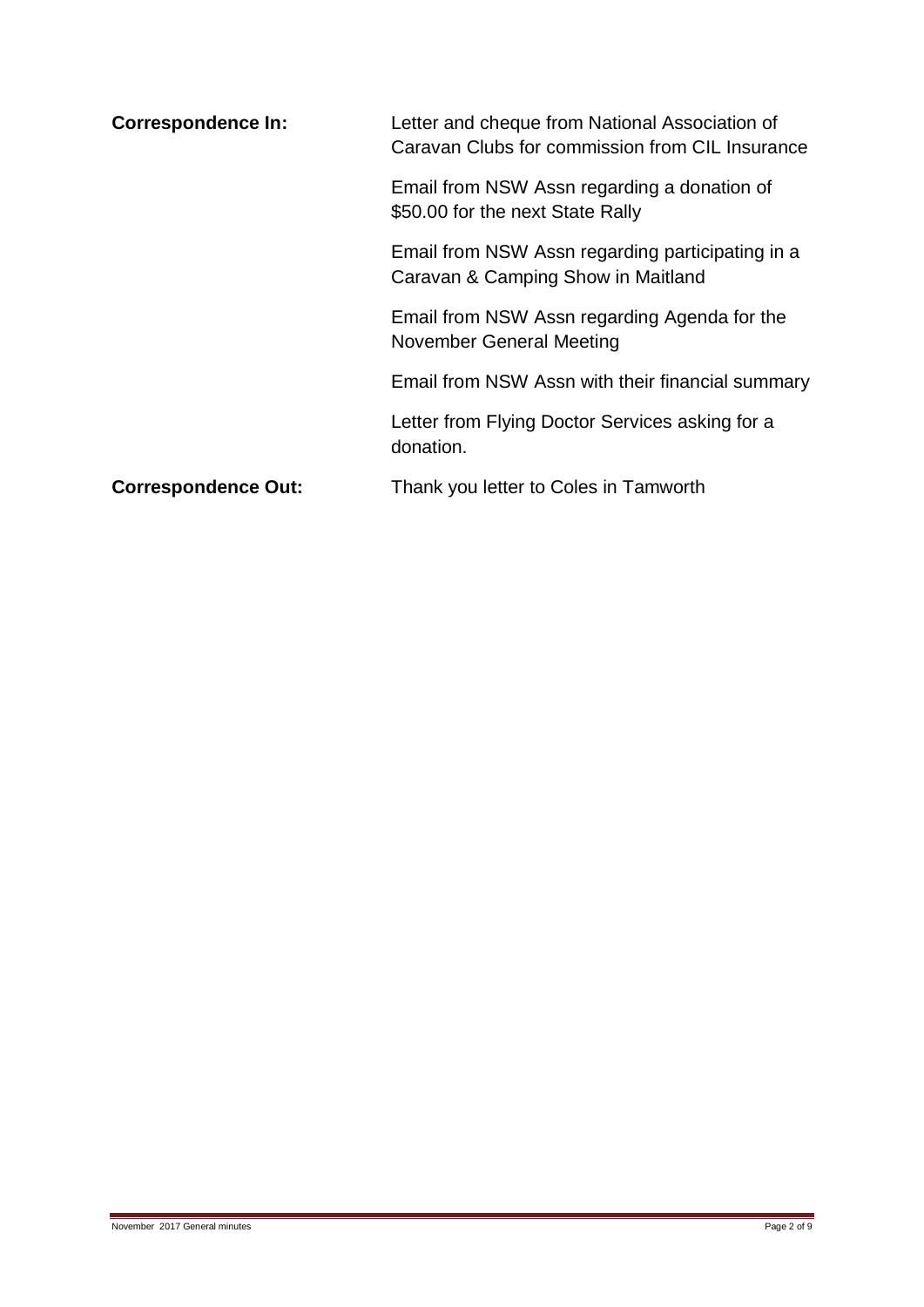#### **BANK RECONCILIATION MONTHLY REPORT : OCTOBER 2017**

| Carried Forward: Bank balance as at 31/9/2017 |                           | $\mathbf{\$}$ | 8,192.90  |
|-----------------------------------------------|---------------------------|---------------|-----------|
|                                               |                           |               |           |
| <b>INCOME-October 2017</b>                    |                           |               |           |
| Joining Fee                                   | \$<br>80.00               |               |           |
| Annual subs                                   | \$<br>120.00              |               |           |
| <b>Club Raffles</b>                           | \$<br>252.00              |               |           |
| Melbourne Cup Lunch                           | \$<br>920.00              |               |           |
| <b>Christmas Lunch</b>                        | \$<br>1,225.00            |               |           |
| <b>TOTAL INCOME</b>                           | \$<br>2,597.00            | \$            | 10,789.90 |
|                                               |                           |               |           |
| <b>EXPENDITURE- October 2017</b>              |                           |               |           |
| Raffle                                        | \$<br>100.00              |               |           |
| Fair Trading A12 Form                         | \$<br>45.00               |               |           |
| Admin - Ink & Toner for Printers              | \$<br>129.00              |               |           |
| <b>TOTAL EXPENDITURE</b>                      | \$<br>274.00              |               |           |
| <b>Closing Balance</b>                        |                           | \$            | 10,515.90 |
|                                               |                           |               |           |
| <b>BANK STATEMENT RECONCILIATION</b>          |                           |               |           |
|                                               | <b>Balance 31.10.17</b>   | \$            | 10,515.90 |
|                                               | Less Unpresented Cheques* | \$            |           |
|                                               |                           | \$            | 10,515.90 |
| <b>List of Unpresented Cheques: Nil</b>       |                           |               |           |
|                                               |                           |               |           |
| Allocated for Melbourne Cup Lunch             | \$<br>920.00              |               |           |
| <b>Allocated for Christmas Lunch</b>          | \$<br>1,225.00            |               |           |
|                                               | \$<br>2,145.00            |               |           |
| <b>FUNDS AVAILABLE:</b>                       | \$<br>8,370.90            |               |           |
|                                               |                           |               |           |
| Statement and Reconciliation prepared by;     |                           |               |           |
| .                                             | .                         |               |           |

Treasurer: L. R. Laney **President : J. McGillicuddy** 

**Moved by:** Cheryl Ducker **Seconded by:** Bill Hansell that the Treasurer's report be accepted – **PASSED**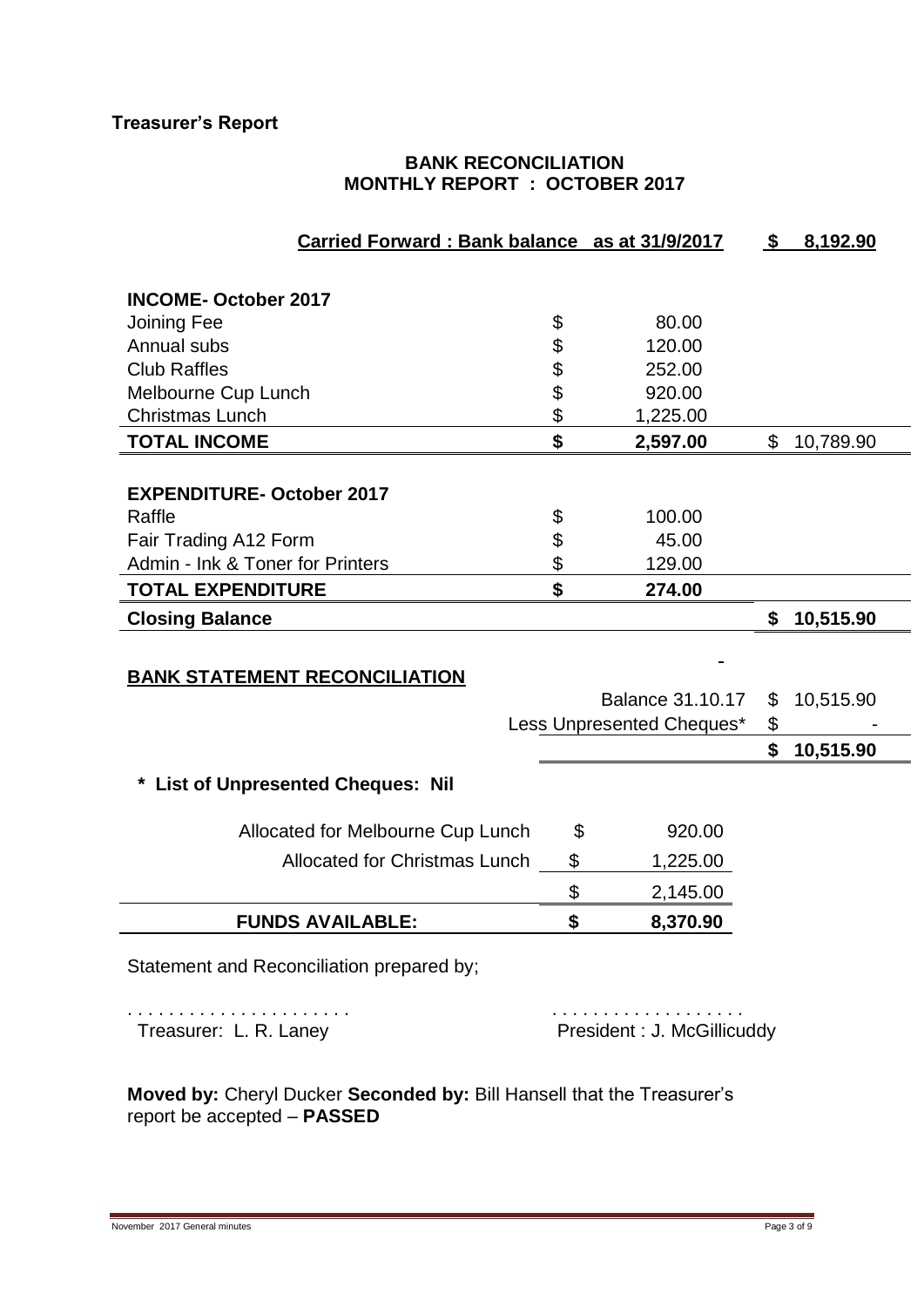## **Social Director's Report**

Good afternoon Folks

Wow what a week at Tamworth….The park didn't disappoint by serving a magnificent breakfast.

We were all entertained by Kevin Spenser who entertained for a lot longer than usual, he too enjoyed the evening. Those members who had to cancel, my thoughts are with you & wish you all a speedy recovery. You were missed. Thank you to all that helped while were we in Tamworth.

Most of us are going to Narrabeen tomorrow, I am looking forward to being there.

Our Christmas lunch is only 3 weeks away and today is the last day for payment as I need the numbers for catering. Please advise me of any dietary issues so I can advise the chef.

Remember the doors will open at 12 noon. There will be a lucky door ticket for everyone so make sure you get your name marked off.

Middle Rock 1<sup>st</sup> – 8<sup>th</sup> March 2018

It has taken a lot of persistence, but the manager at Middle Rock has agreed to a discounted accommodation for members who do not have their caravans. I have achieved a very generous discount for Members who would like to join us there. Please see me as I have a costing for all their cabins etc. and I can will help you with your bookings as there are savings of between \$200 – \$500 depending on the choice of accommodation.

There has been some confusion about bookings in the office, and I have been informed that the staff member who caused the problems is no longer employed there. Hopefully the problem has been solved. Remember to call Aimee, not the office. I have the list of members who have paid their deposit & the site numbers. There are 3 members who have not yet paid a deposit and there are only 5 vacancies. To date 36 vans have been confirmed.

Are there any questions?

I look forward to seeing you all at Narrabeen this week & the Christmas lunch Sunday 10<sup>th</sup> December 2017.

Happy travels.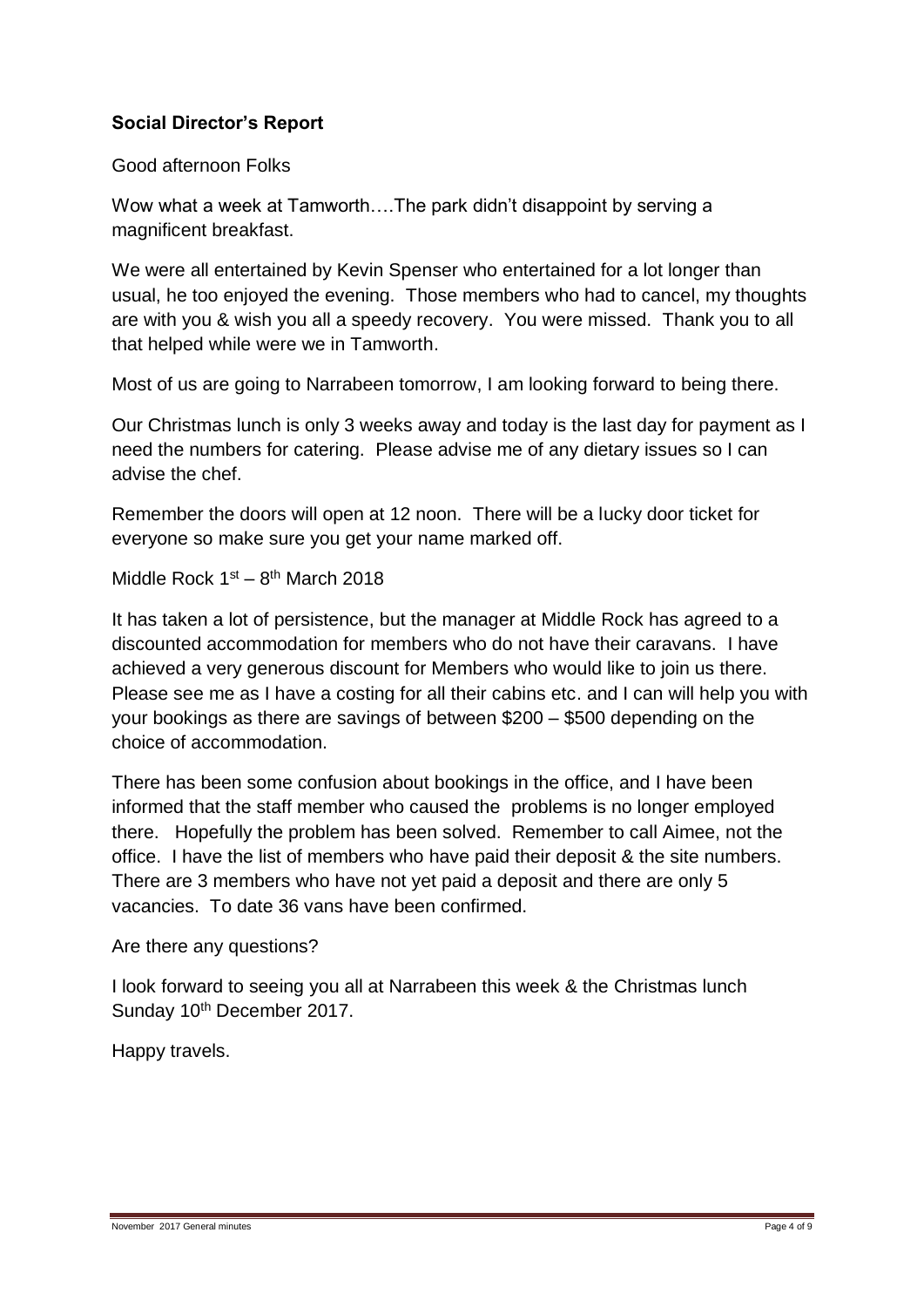### **Welfare Officer's Report**

Well hello everyone, what an awful month health wise for our members, if you haven't heard all ready. But……..

- 1. The first report is for our dearest friend Roy Curnow (who greets you at the door). While he was away at the Slim Dusty Festival, Roy had a stroke caused by a bleed in his brain that couldn't be operated on because of it's position. He was taken by ambulance to Port Macquarie Hospital where he was treated and then moved to the stroke ward and finally transported by helicopter to Gosford hospital where he is now. He has good and bad days but will be transported to Berkeley Vale Private for rehab on Monday. Roy had a smile yesterday having a special visitor his little granddaughter. Roy seems to improve and look a little better. Our thoughts & prayers are there for Roy and Laurel.
- 2. Jill Merrett had a stroke caused by a bleed behind her eye. She was taken by ambulance to Gosford hospital. She was well taken care of while there. Jill has lost the sight in her eye which is irreversible. She can't drive for 6 months, so Pammy is going to have a few driving lessons on how to tow the van, as they don't want to miss out on trips. Jill has a dodgy valve (in her words) and will need to have by-pass surgery in January/February. An update on Jill is that she is now able to drive after having a visual field test on her right eye. She is having an Aortic valve replacement. They are using a lining of a valve of a cow and she hopes she doesn't start mooing. She is booked in for 25th January. We wish you all the very best with what's ahead for you. Thoughts are with you and Pam.
- 3. Gee our new President John McGillicuddy (the job must have stressed him) had a heart attack while at Tamworth and he was also taken to hospital in Tamworth where he was well looked after. He had to have 2 stents put in at Tamworth Base. He is recovering and has to have follow-up with his cardiologist. Our thoughts are with you and Marilyn and hope all is going well.
- 4. Ross Ryan was playing ping pong with a mate when his mate saw a change come over him and decided to take his blood pressure and insisted he ring an ambulance. They took him to St Vincent's where after an angiogram and tests he underwent double by-pass surgery. He is home and still has a lot of pain where he was cut in his chest but doesn't feel too bad. He will be starting rehab shortly. Our thoughts are with you and Jan. Get well quickly.
- 5. John Holland had a lot of fluid drained at Wyong Hospital. He is now on limited fluids which is not easy. He sees the cardiologist this week to see how tests went to see if he could have an op on his leaking heart valve which will help improve his health. Hope all goes well. Stay strong Greta we are thinking of you both at this time.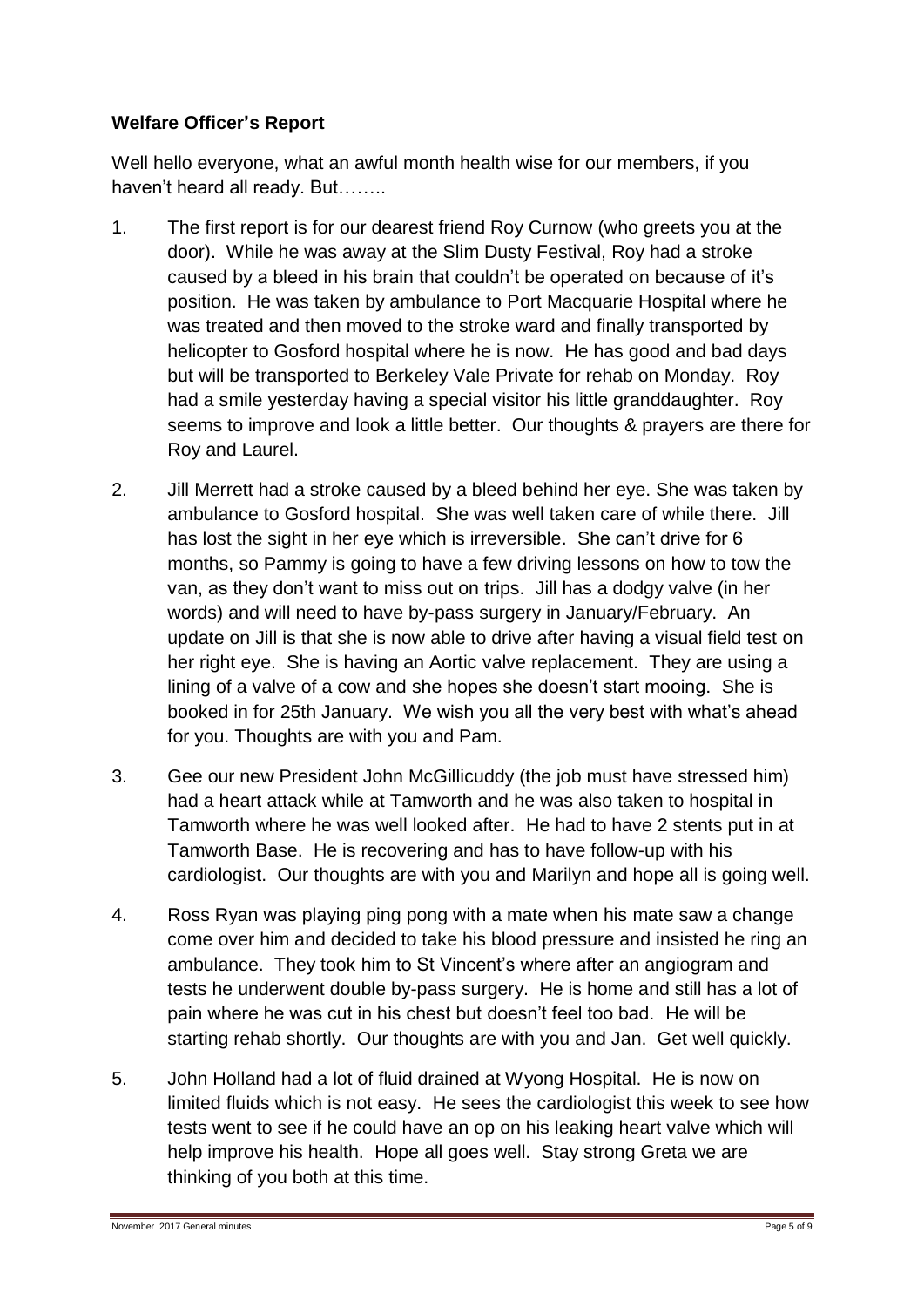- 6. Peter Flippence is having an MRI on his shoulder for doctors to see what damage there is. He is having a reverse shoulder replacement. Hope all goes well for you Pete. Thoughts are with you and Dianne.
- 7. Barry Webster has been back in hospital with stones in his bladder. Gee I bet all the nurses are pleased to see you back in their care and we are sure they all remember you from your previous stay. Our thoughts are with you & June and get well quickly.
- 8. Sue Riley has not been too good for a while and needed to have a shock treatment to get her heart back in rhythm. Sue needs to keep a close watch to make sure this doesn't happen in the future. She has been told she has to go to hospital ASAP if it does. We are thinking of you Sue. Al please keep a good eye on her.
- 9. Ian Insull had a hip replacement last Thursday. I will follow up on this. Hope you have a quick recovery.
- 10. Barry Shannon, a former member of our club, passed away and his funeral is Thursday. Any enquiries please call Clarrie Stevens.
- 11. Just another small announcement. Let's all sing Happy Birthday to Laurie Thomas who turns 85 on Thursday. Hip, hip, hooray.

Gee, I hope there isn't any more disasters.

Please let me know if anyone is going through a bad time or having an op.

My thoughts for today are "Don't resent growing old, many are denied the privilege" & "Always give more kindness than what is needed."

Hope you all stay well, see you at Narrabeen.

## **Tour Director's Report**

For anyone going to the Olesen's for NYE please remember to pay Peter or Carole ASAP.

North Haven is from  $1^{st}$  to  $8^{th}$  February – There is still plenty of room at the park.

Lakeside is from 5<sup>th</sup> to 19<sup>th</sup> February.

Shoal Bay is from  $8<sup>th</sup>$  to 22<sup>nd</sup> February.

Those going to Middle Rock from 1<sup>st</sup> to 8<sup>th</sup> March and haven't paid your deposit please remember that your \$100 needs to be paid by 1<sup>st</sup> January. Please call the park and ask to speak to Aimee who will assist you. The committee has decided that the theme will be "Dress as the opposite Sex".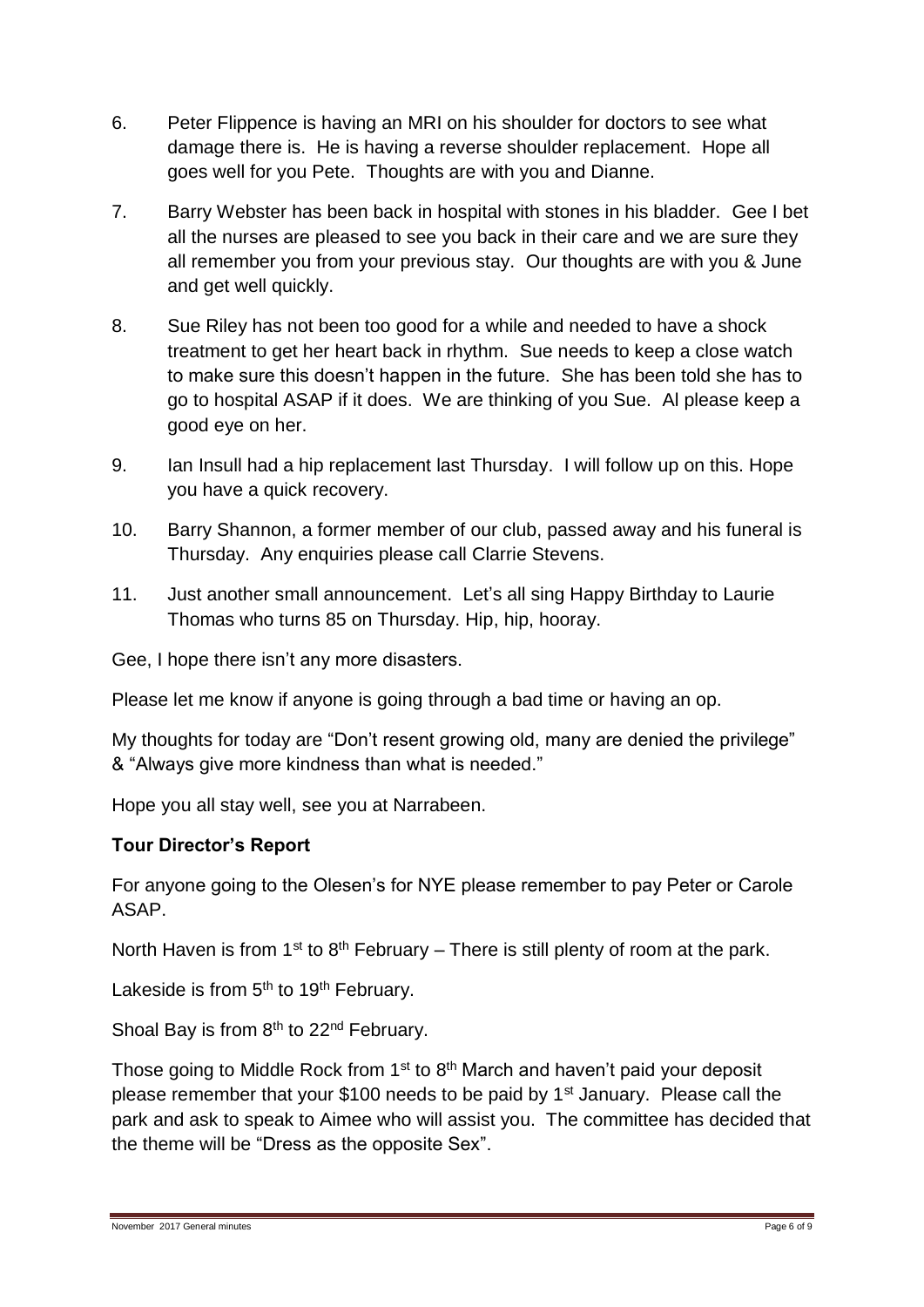The committee has booked Happy Hallidays for Christmas in July for 2018 which will be from 19<sup>th</sup> to 26<sup>th</sup>. Please put your name on the sheet and ring the park to book.

Also, it has been suggested to the committee to try to find six caravan parks to rotate our main functions during the year. We are currently looking into this.

### **Editor's Report**

As Lynne is away, Fay will be doing the newsletter for the next couple of months. The November newsletter is ready to be sent out but if anyone has anything else they wish to have put in the newsletter please send it to me ASAP.

#### **Vice President's Report**

As the new Vice President, our President forgot to ask me if I had anything to say. I just want to thank you John for being here today and for the committee meeting as it meant I didn't have to do it.

#### **NSW State Council Report – Nothing to report.**

#### **General Business**

John McGillicuddy brought up that if people have anything to say please bring it to the meeting and not talk behind the committee's back. If you do have anything to say please put it in writing and give it to our member's rep who is Norm Moore.

At the committee meeting held on Monday 13 November it was decided that we would not allow raffle tickets (other than the club raffle that is held at our meeting) to be sold at any club meeting. The reason behind this is that we felt that it is asking our members to donate to something that they perhaps could not afford.

The committee decided that we would have a box for local charities so if members wished to donate money and/or items we can pass them onto the relevant organisations. The three local charities that we decided on were John Hunter Children's Hospital, Camp Breakaway and Wyong/Gosford Hospital Auxiliary.

As we had been approached by one of our members to have a raffle for the Children's Hospital, we decided that this organisation would be the first. For 3 months from the January meeting we will have the box available for members to either place money or goods from the list below.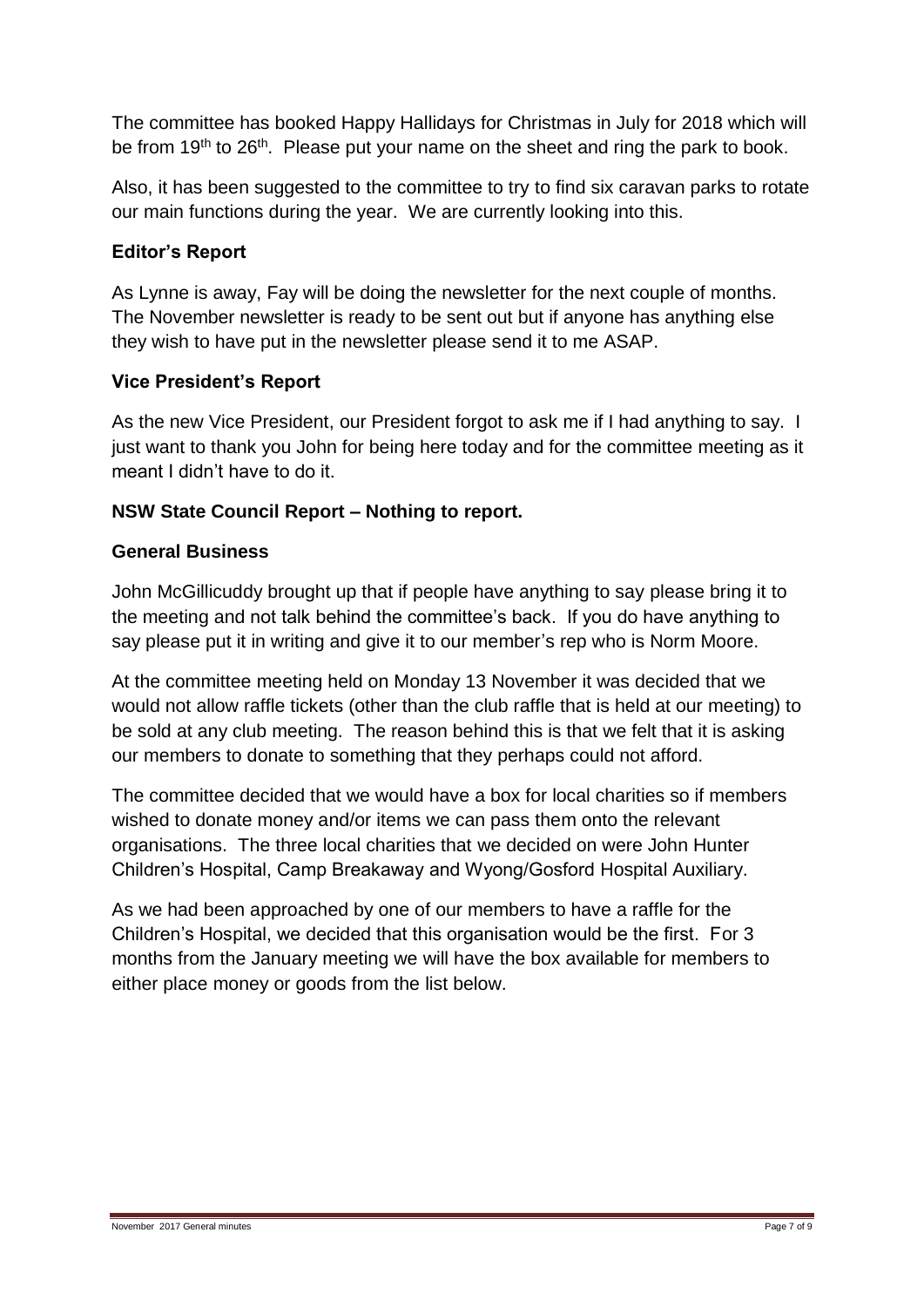# **THE FOLLOWING IS A LIST OF ITEMS THAT CAN BE PURCHASED FOR THE CHILDRENS HOSPTAL**

Play doh (0.75c at Kmart per tub)

Play doh rolling pins and cutters (best place Kmart)

Small bubbles (4 or maybe 6 pack \$2 reject shop)

Colour pencils

Paper aeroplane packs/book

Beads and threading twine

Stickers (\$2 book at reject shop)

Baby rattles/ stacking toys

Lego

Paddle Pop Sticks

Paper Cup Cakes

Match Sticks

Pipe Cleaners

Coles Large Seal Plastic Bags (A4)

When the 3 months is up the goods and/or money will be given to Janis Treacy to distribute to the hospital. It was also decided that the club would donate \$200.00 annually to the Flying Doctors yearly.

John McGillicuddy also wanted to thank everyone who showed their concern for Marilyn and himself after he was admitted to hospital in Tamworth. It was very much appreciated.

Helen Smyth stated that she had a ticket for the show on Wednesday. If anyone is interested please let her know.